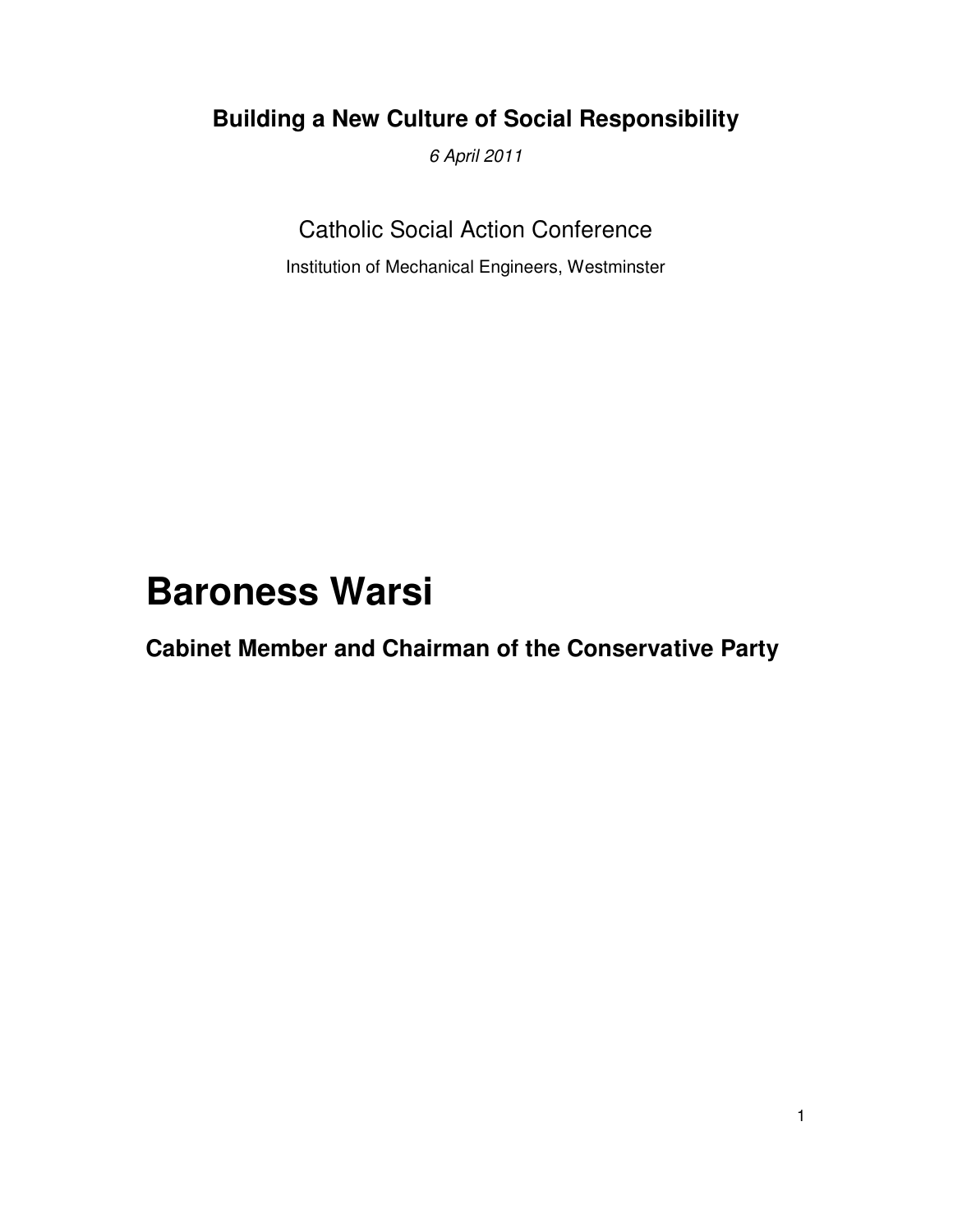It is a great honour to be here today, to be a part of something very special: A conference on "social responsibility".

In line with your tradition, you have listened and considered together. You have taken time to identify and explore the emerging needs, challenges and opportunities for social engagement of the Church in the coming years.

Crucially, the journey you have embarked on...

...is not just about today - it is about the long term response to today's challenges.

You have quite rightly begun to look at your own capabilities, and started to explore your own potential to contribute more fully to the good of our society.

And so I want to make a simple argument today.

The Blessed Cardinal Newman over 150 years ago proclaimed the need for a "common bond of unity". He was right then and is right today.

Today, our passion for bigger and stronger societies provides an opportunity to promote a "new culture of social responsibility".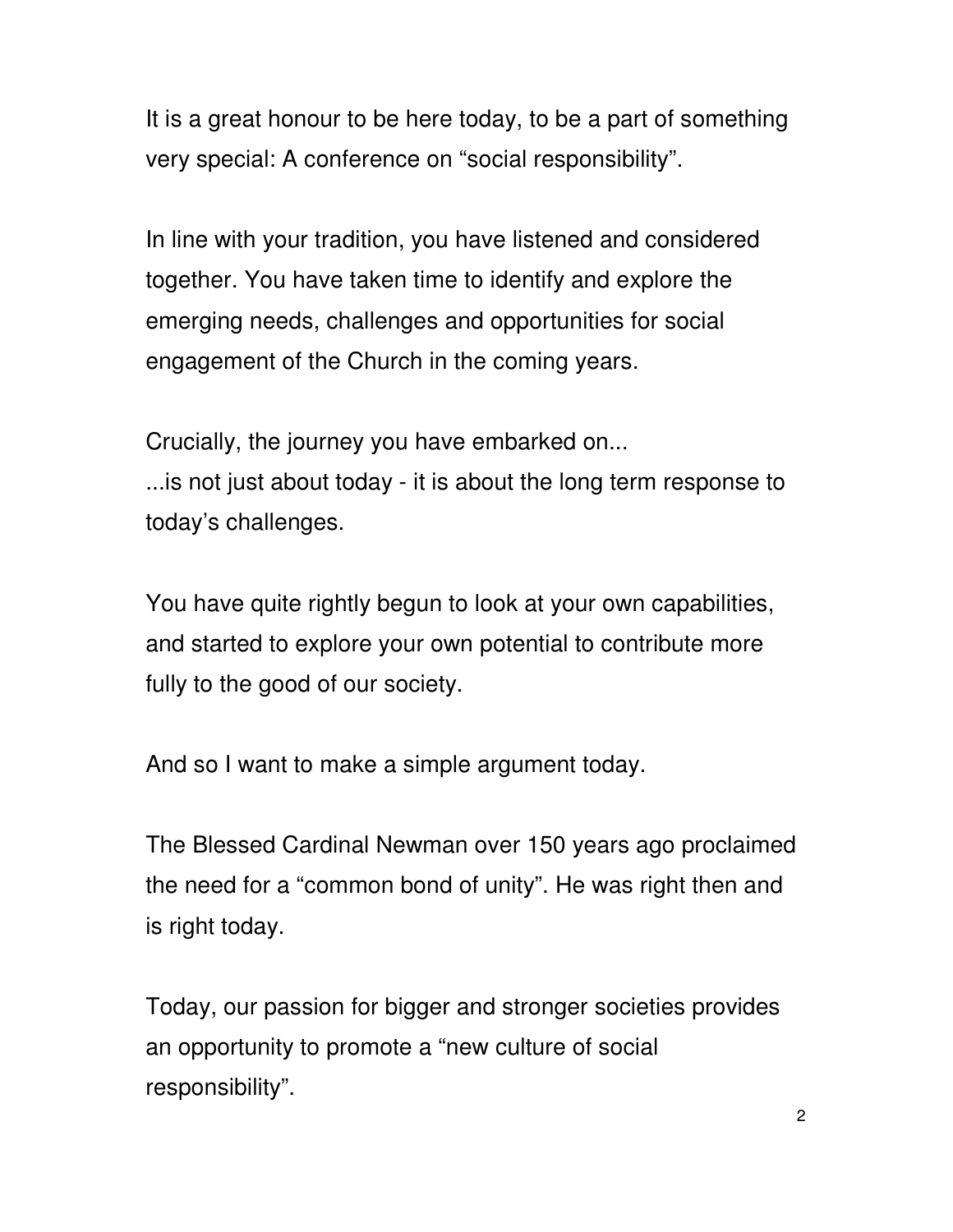And this means three things...

First, a massive change in how we think about Government and society,

Second, learning from the work faith communities are doing both at home and abroad

Third, an opening of opportunity to unlock new civic energy through public service reform

And above all, we need to understand that these priorities are intrinsically linked.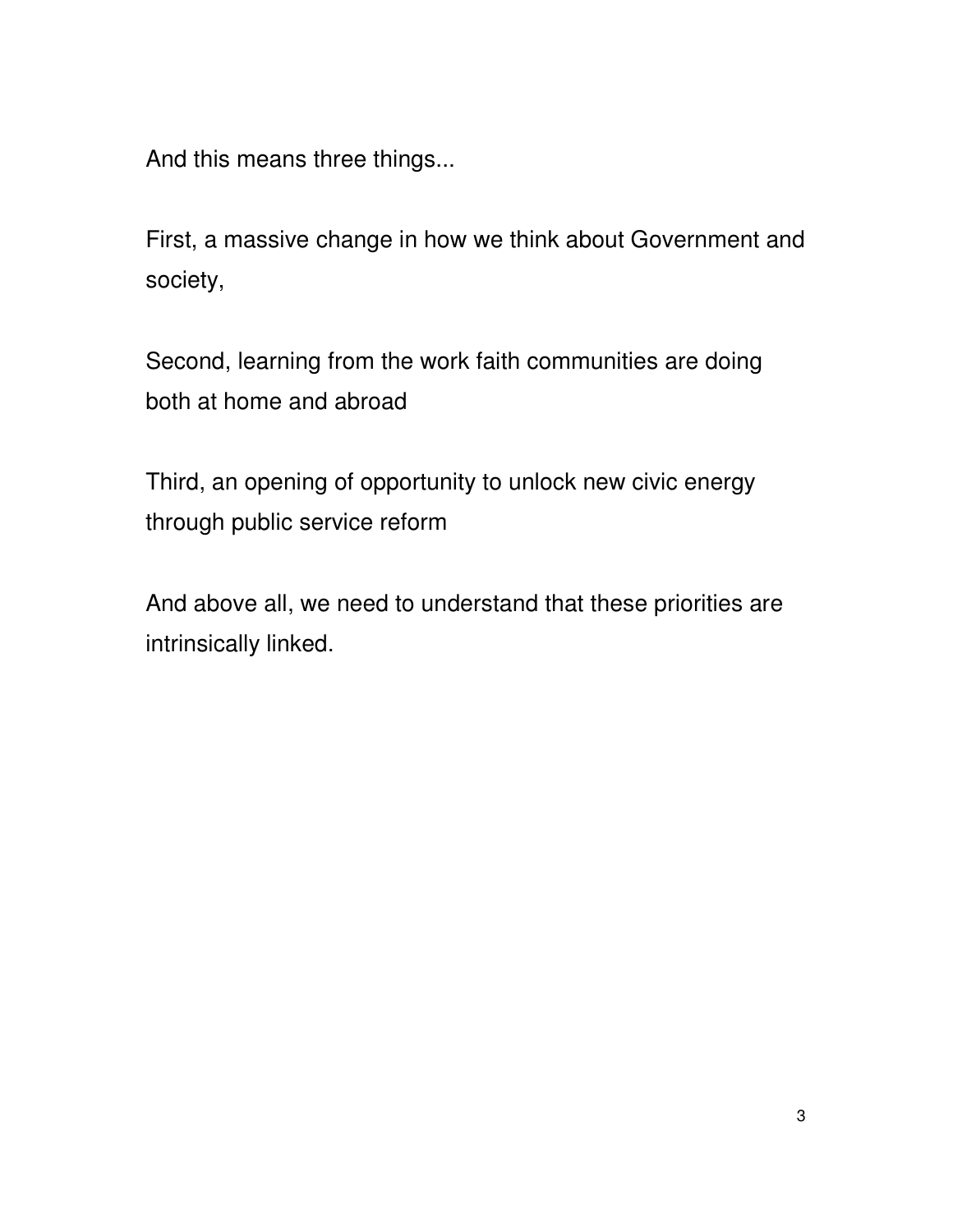#### **Last May**

Last May, two parties came together to form a strong, stable, coalition Government in the national interest.

As is widely recognised, the Coalition Government inherited an exceptional fiscal challenge: the largest peacetime deficit in our history.

The state was borrowing one pound in every four that it spent, and just paying the interest on the nation's debt, each year cost the British tax-payers £43 billion - around £120 million a day.

Therefore, urgent action to tackle the record budget deficit was unavoidable.

The consequences of not acting would have been extremely serious. Confidence would have fallen, interest rates would have risen, businesses would have failed, and jobs would have been lost.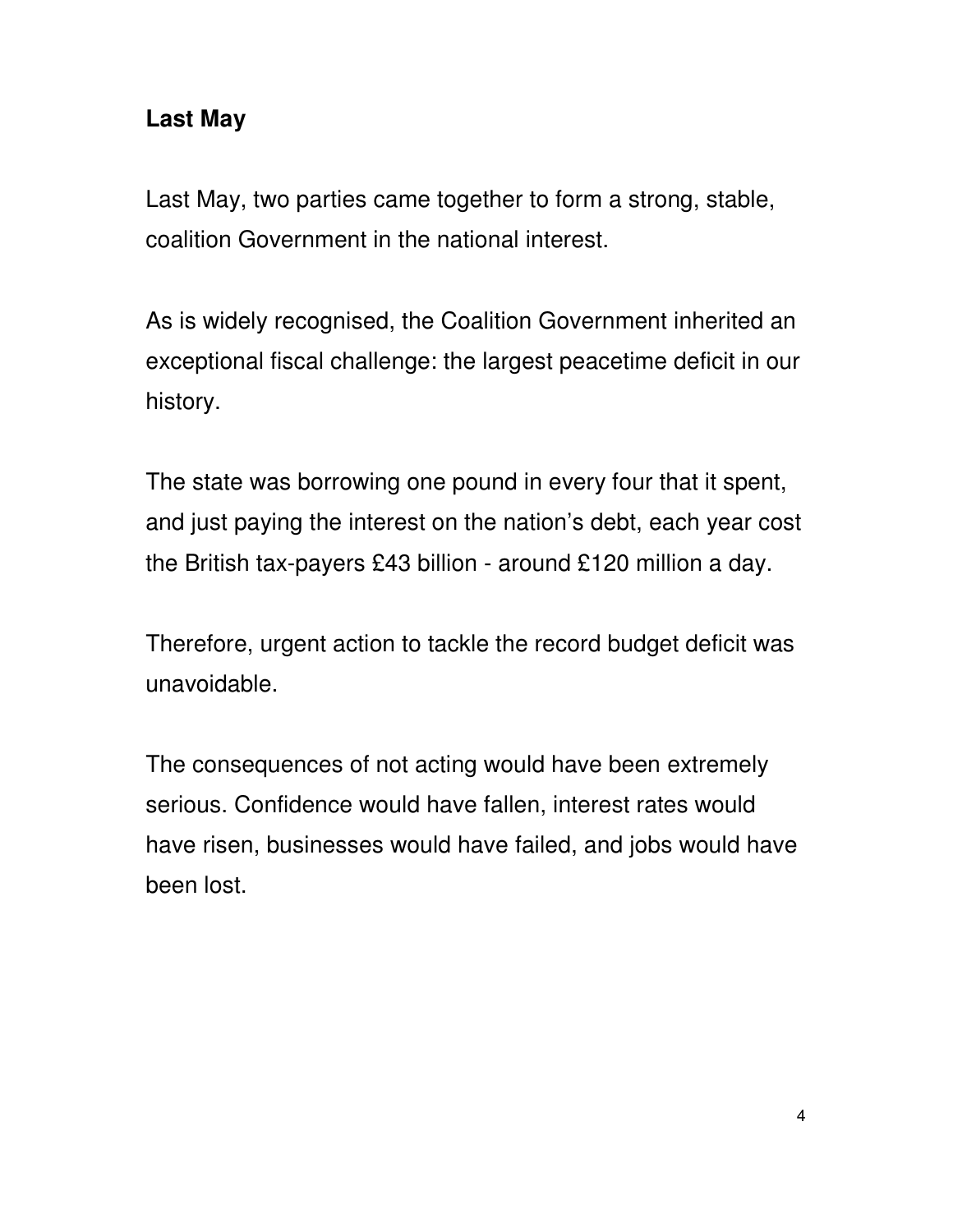#### **Big Government versus Smarter Government**

The scale of the deficit required the Government to make tough choices about how taxpayers' money was to be spent.

But above all, the Coalition Government wanted to do more than just get our finances under control. We were determined to bring real change to our country and that vision was based on a big idea. It is unfortunate that we have to deliver this big idea of Big Society in the current fiscal climate. But this big idea pre-dates the financial crisis and the mess that this Government was left with and we are determined to deliver this vision.

For decades, Whitehall has championed its own corner distorting the historic balance in our country.

There was the view that if the Government took a little more of your money, a little more power... they would be able to solve all of our country's problems.

Somehow we ended up modelling our Government on the top down, mass produced, hierarchical, slow-moving factories that business long ago abolished.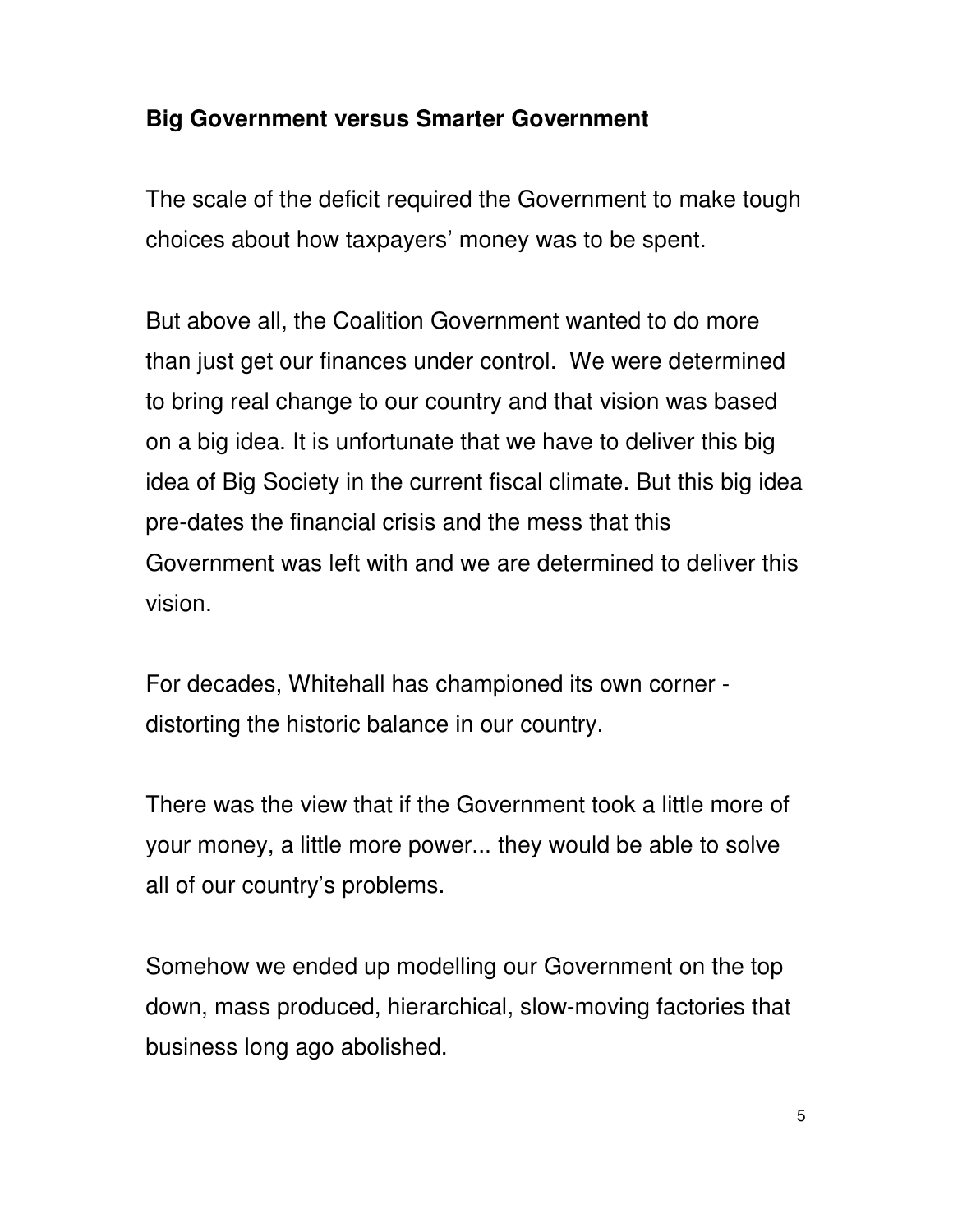And the reality is  $-$  it didn't work. We inherited an economy mired in debt, a society with big social problems and a political system in a mess.

### **Rights and Responsibilities**

This "big-government" approach... simply led to a more disempowered society.

A society: where we championed peoples "rights" and not their "responsibilities".

A society: where we looked to the State for answers rather than communities.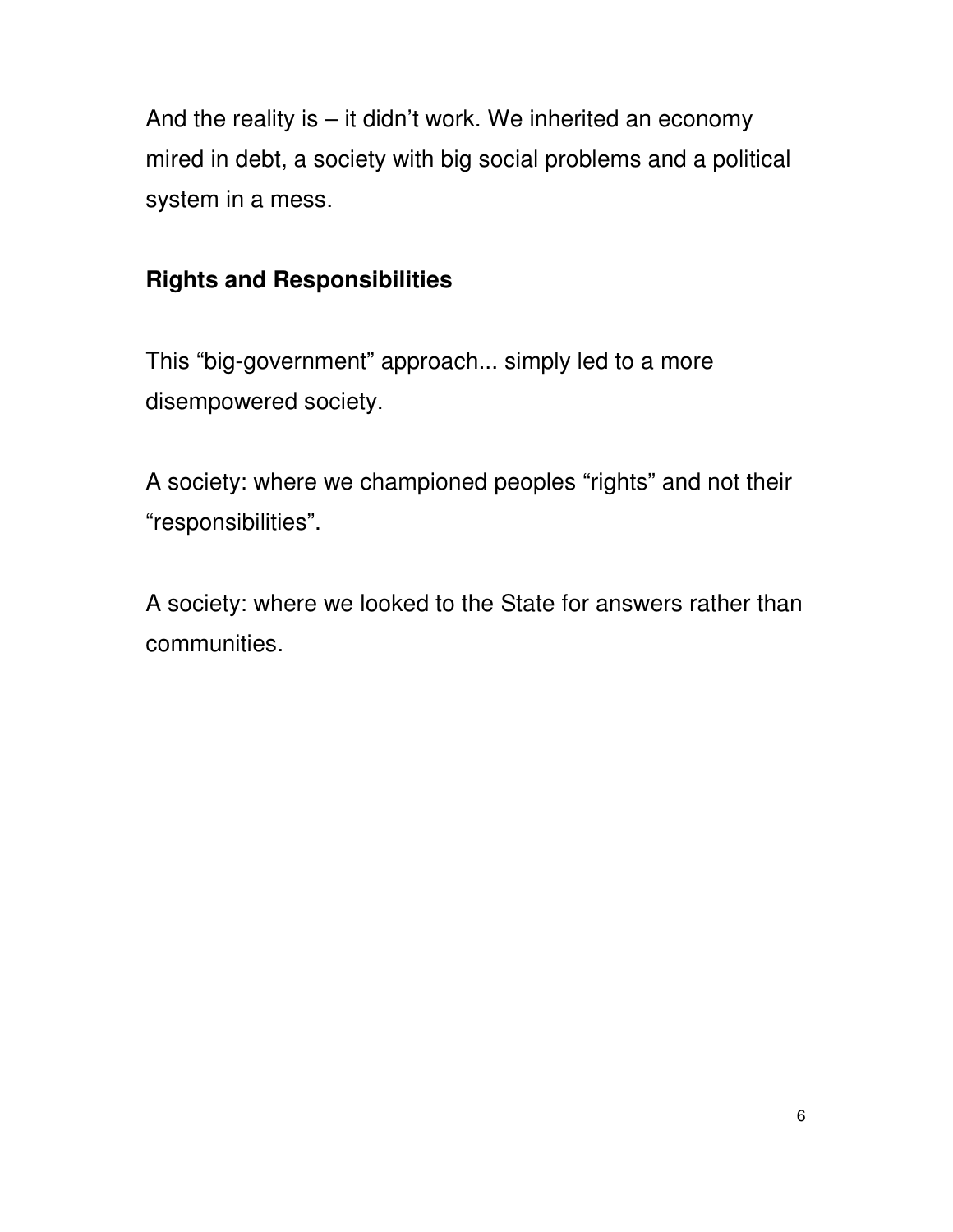Society lost the habit of demanding responsibility.

- So when a young boy misbehaved we only looked to teachers to provide discipline.
- When litter built up in our neighbourhood, we looked to the Council to pick up our rubbish.
- When a business began to sell adult-style underwear for young children - we simply shrugged our shoulders.

Change was needed. We needed a "responsibility revolution:" which you have rightly recognised as a "conversion of the heart and mind", which affirms there is a problem and that together we can do something about it.

But this can not be achieved by Government policy alone. It needs a smarter state, and an empowered society.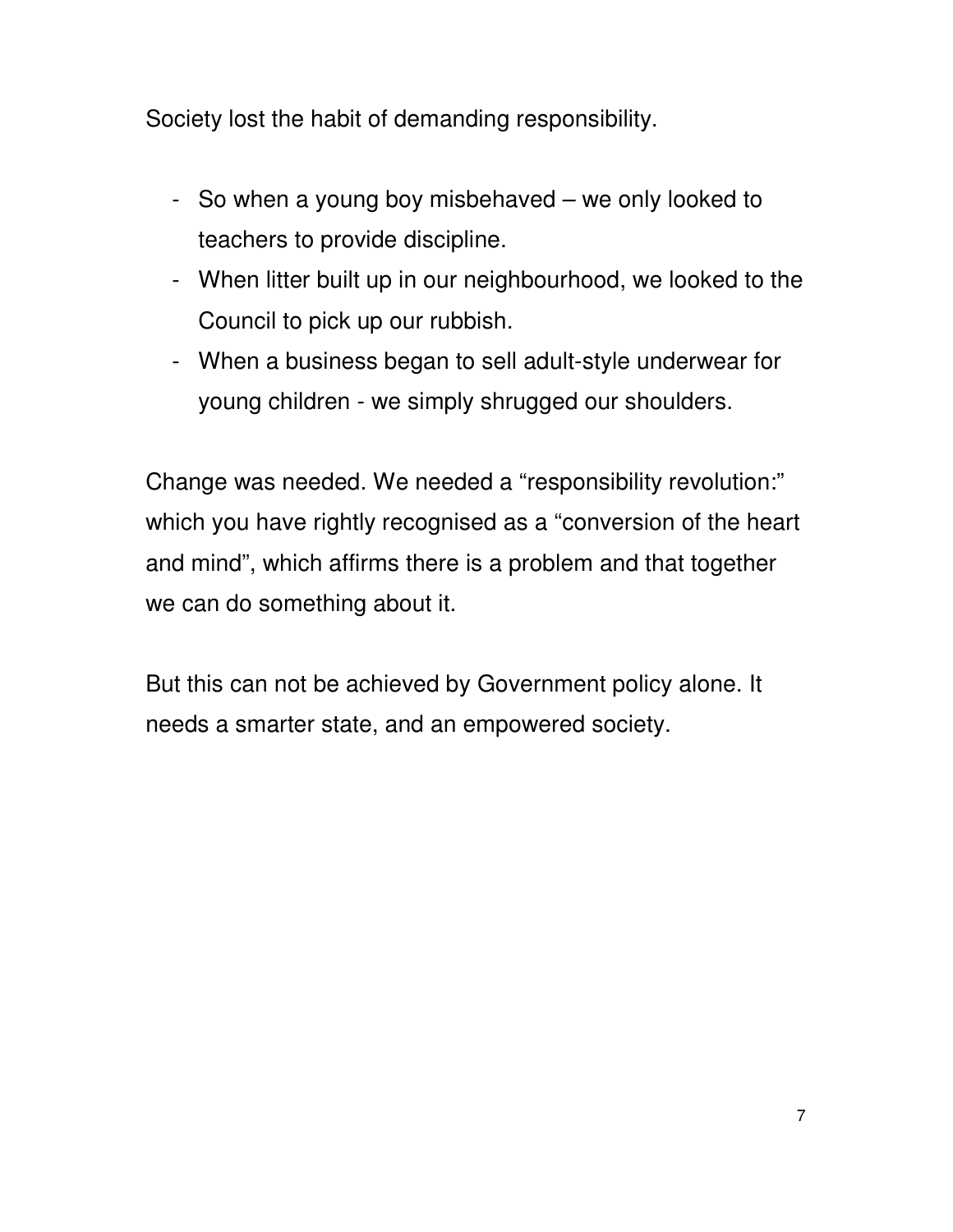But, corresponding to these rights are duties and responsibilities — to one another, to our families, to our communities, and to society. This means...

- Parents taking more responsibility for their children and their behaviour.
- Neighbours looking out for each other, especially in their hour of need.
- Businesses being part of the communities in which they operate and make profit.

Responsibility is more about what we do and less about what the Government can do.

And it is about embracing innovation rather than regulation, seizing opportunities rather than deferring to burdens.

That is why as individuals, families, neighbours – we have the greatest power to build a big society.

Our tradition insists that to build a just society we need...

Personal responsibility..., social responsibility..., and corporate responsibility.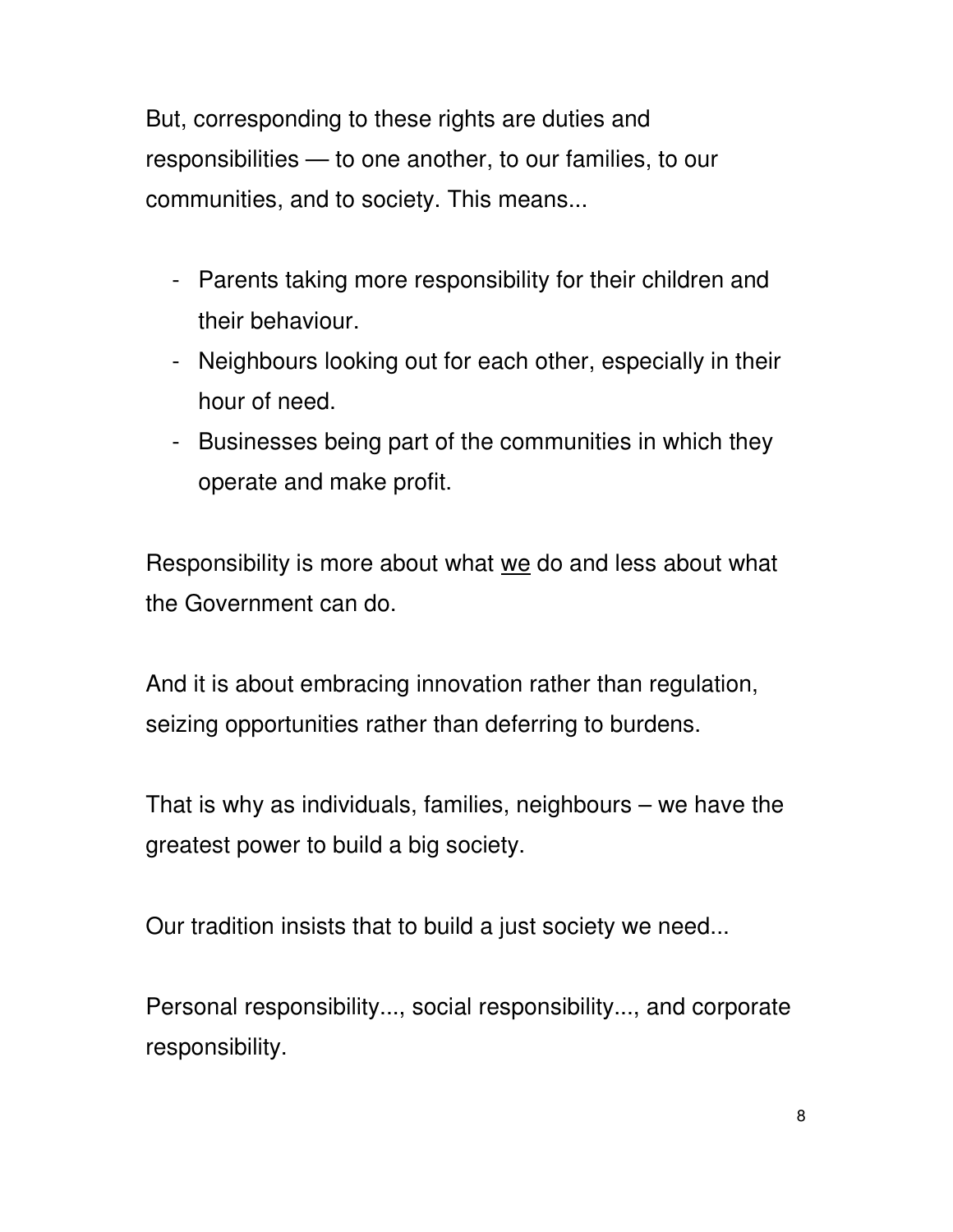## **What is the Big Society?**

This brings me to the most important part of my speech today. What is the Big Society and what are the opportunities it represents?

For me, the Big Society is about volunteering, social action, and a philanthropic approach to life...

But it is also about much more than that...

It is about opening up public services to local control...

And it is about radically devolving power from Whitehall to local communities.

Take any department's work– and the Big Society provides the principles to move away from a big bossy state to an energised, citizen owned, engaged country.

It is about listening, learning, acting and changing.

Ultimately, it is about accountability.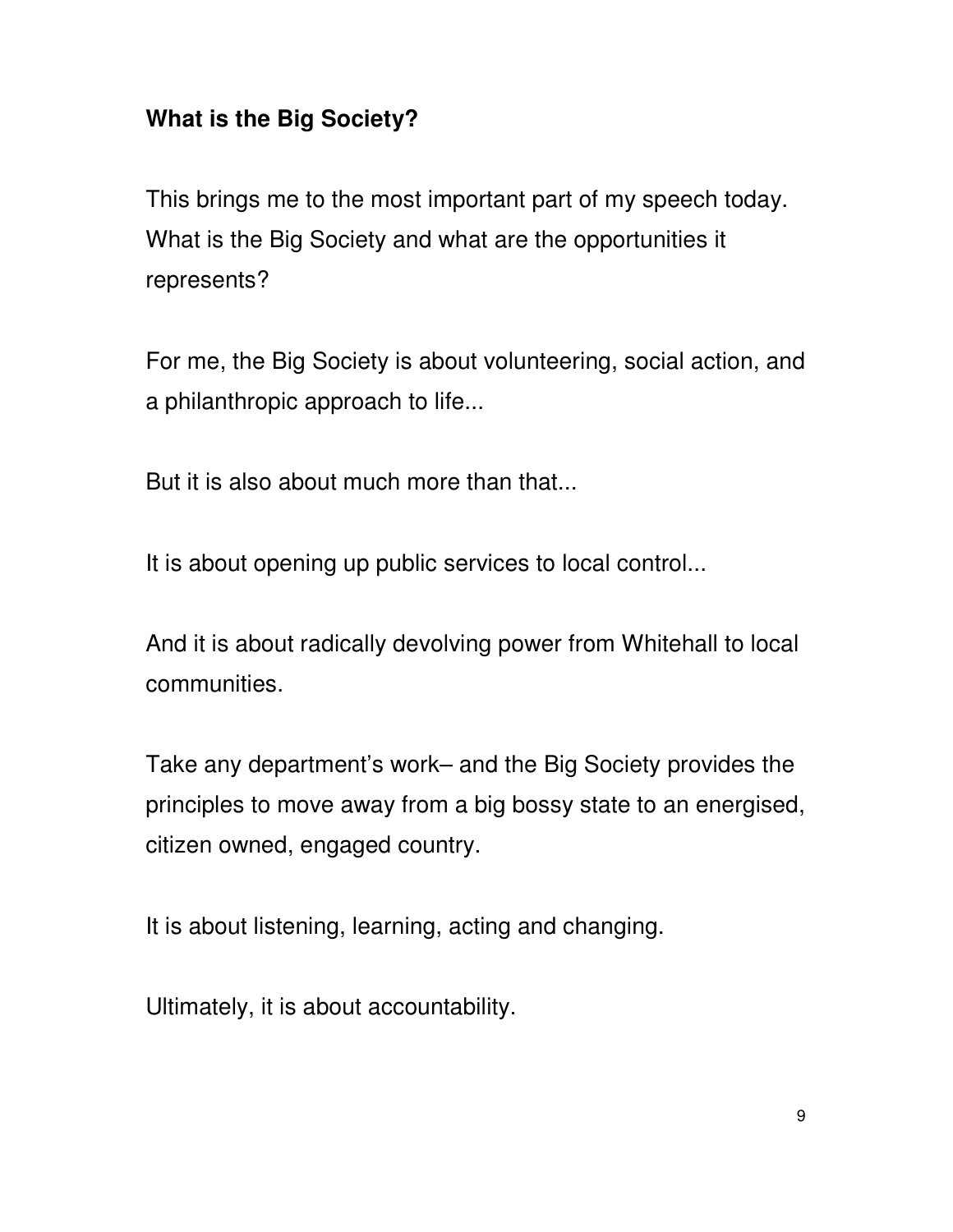#### **Catholicism around the world**

This brings me to a related point. You see, the Big Society is built on strong foundations; on deep human instincts. It takes it philosophy – its ideas from all across the world.

So before I talk further about the endless opportunities that exist for communities up and down our country. I want to briefly explore the huge contribution your Church and community is making to the lives of ordinary people globally – and how this has helped shape Big Society principles.

We can all see how Society has become deeply divided - as the gap between the rich and poor has widened.

Faced with these challenges, it has been communities, often led by the Church which has been at the cutting edge of tackling

- Drug and alcohol abuse, violent crime
- Broken families
- Poor standards in health and education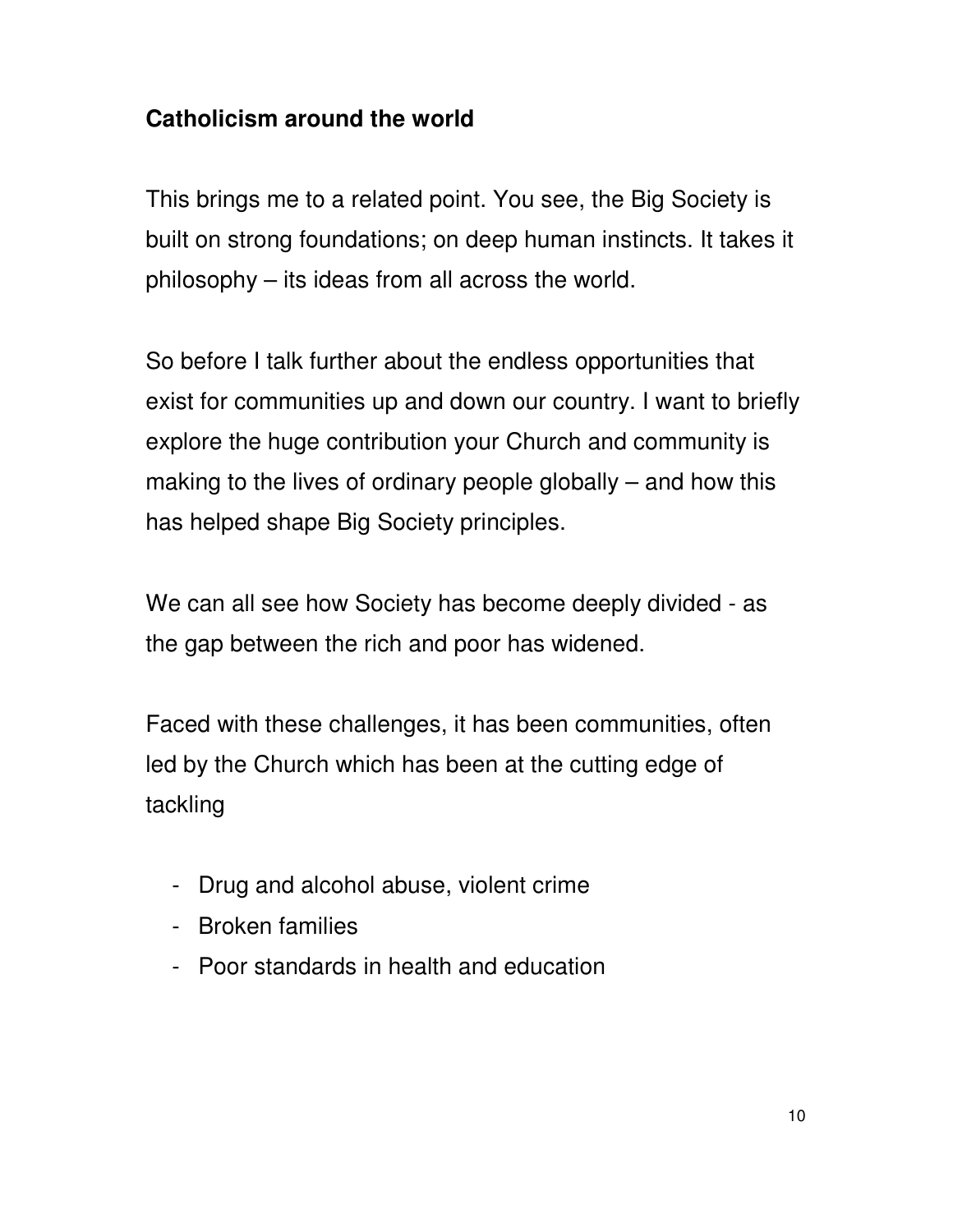I am no theologian, but I know Catholic tradition recalls the story of the Last Judgment and instructs us all to put the needs of the poor and vulnerable first.

As I quote from James 2:26 *"For even as the body without the spirit is dead: so also faith without works is dead."*

Faith is not just a belief, it's not just a theory. It's about how we live, how we shape our lives and how we work together to serve those in need. And particularly in your case this has meant building social institutions to put principles into practice.

Right throughout the world, the Catholic community's commitment to service and solidarity, to deepening social engagement is expressed most concretely through religious orders, charities, chaplaincies, parishes and schools.

750,000 women in Religious Orders alone are making the most amazing difference:

- In the US they have founded schools in every state.
- Across South America they are engaged in community development and the care of street children.
- In Africa they are pioneers of health provision for the poorest.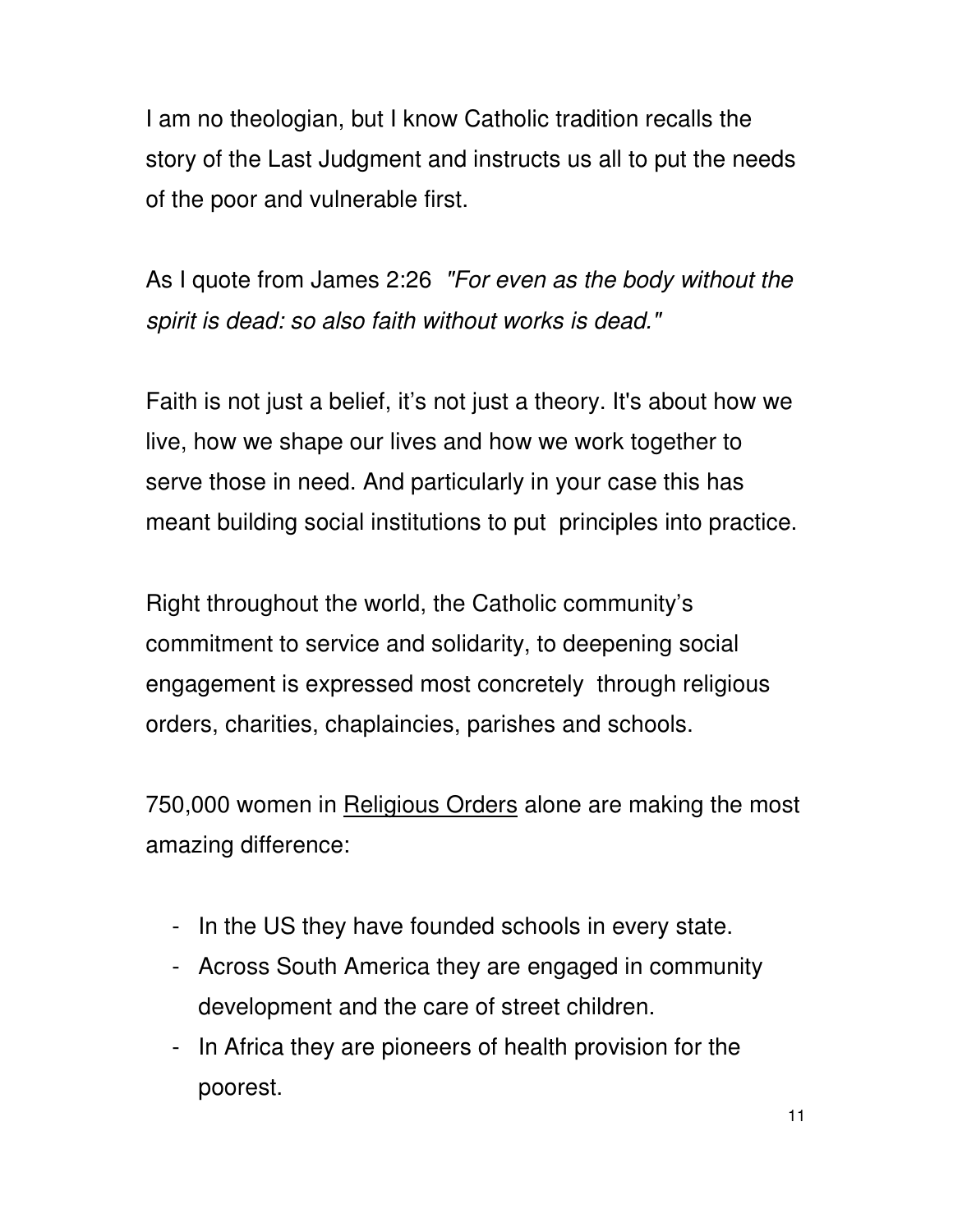But, Religious Orders go beyond that. Today they act as important sources of philanthropic giving; some matching our largest charitable foundations for size and social impact.

Even more immense is the scale of the work of Catholic welfare charities.

And it is the Church's official charitable arm - the global Caritas Federation which really is, dare I say it, a "global big society network". It is the world's largest voluntary sector coalition: helping 24 million people a year, mobilising 625,000 volunteers; and raising over \$5 billion annually.

In the UK, CAFOD, and SCIAF are respected and leading international aid charities and members of Caritas International themselves bringing relief to thousands.

## **The Church in the UK**

Back at home, I find inspiration from the work that you are doing. In town after town Catholic Churches are the "local community hub". These Parishes have launched lunch clubs for the lonely, meetings places for those struggling with alcohol, and care for people with mental health problems.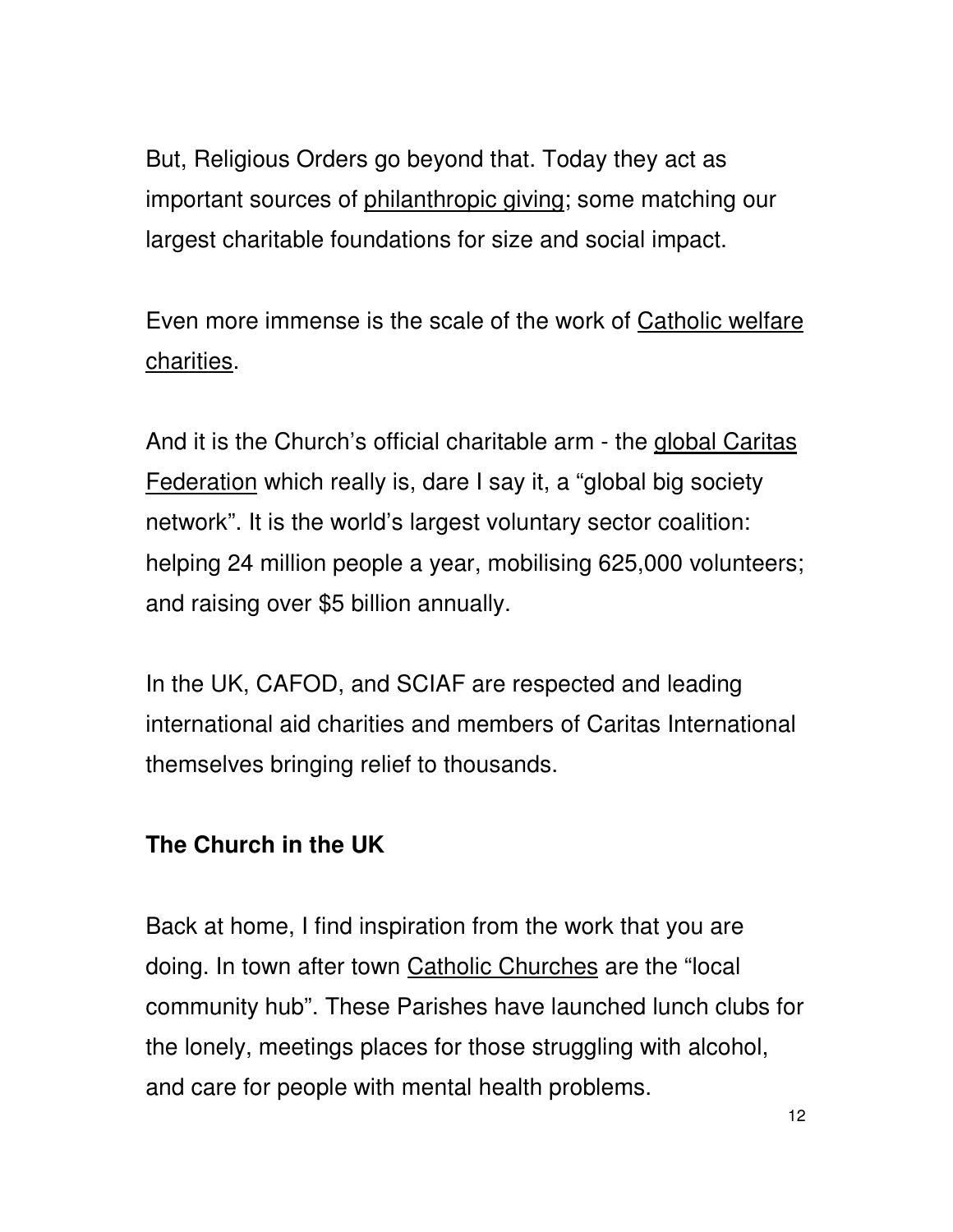Of course today it would be impossible to discuss the Catholic contribution to social action without acknowledging the Church's work on education. In this country, schools are your single largest civic contribution.

## **Social Innovation**

Catholic social action is also huge in scope. You are not only helping to build civic society, but, importantly you are profoundly innovative. You do not only want to 'hang on to what you have got' but also seek the courage to ask 'what next?'

- In New York, you have helped found social enterprise schools, which have reduced truancy; by bringing together faith communities, companies, and young people at risk of poverty.
- In Vienna, you have established 'the second savings bank' helping those excluded from the banking system to open their first account; by using existing branch structures, volunteers and personalised financial counselling.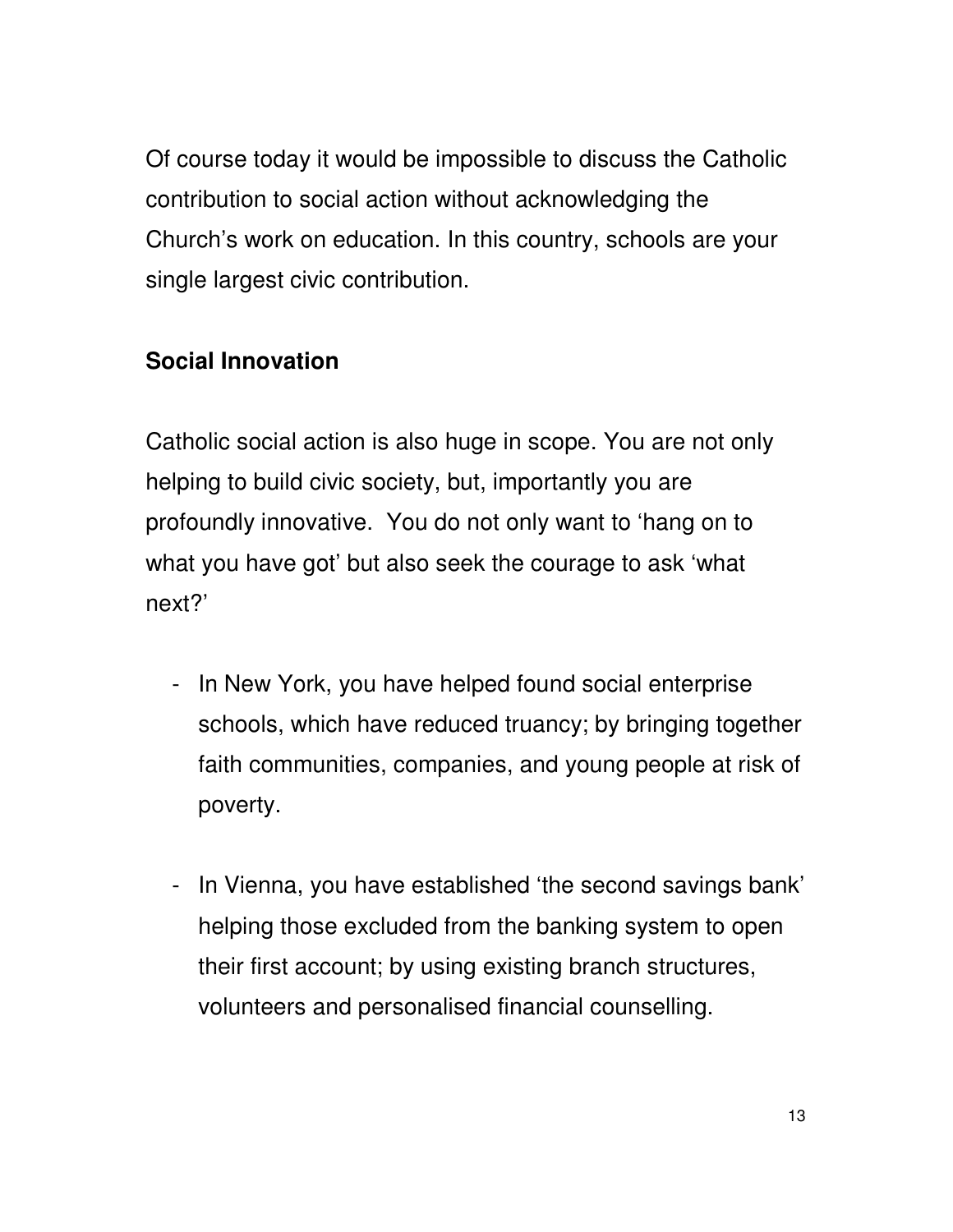- And in Jersey a Catholic parish has converted a disused building into a community hub with language classes for EU migrants, a community cafe, welfare support and pastoral care.

And when we need to make limited resources go further, social innovations are paramount.

## **The Opportunities**

As I said earlier, for too long the State had sapped responsibility from individuals.

It had monopolised power and put faith in itself. It had stifled innovation, demoralised public service professionals, and taken control from communities.

Put simply, the old way – the top-down, big Government approach has failed Britain. It simply hasn't worked not least in many of our poorest communities.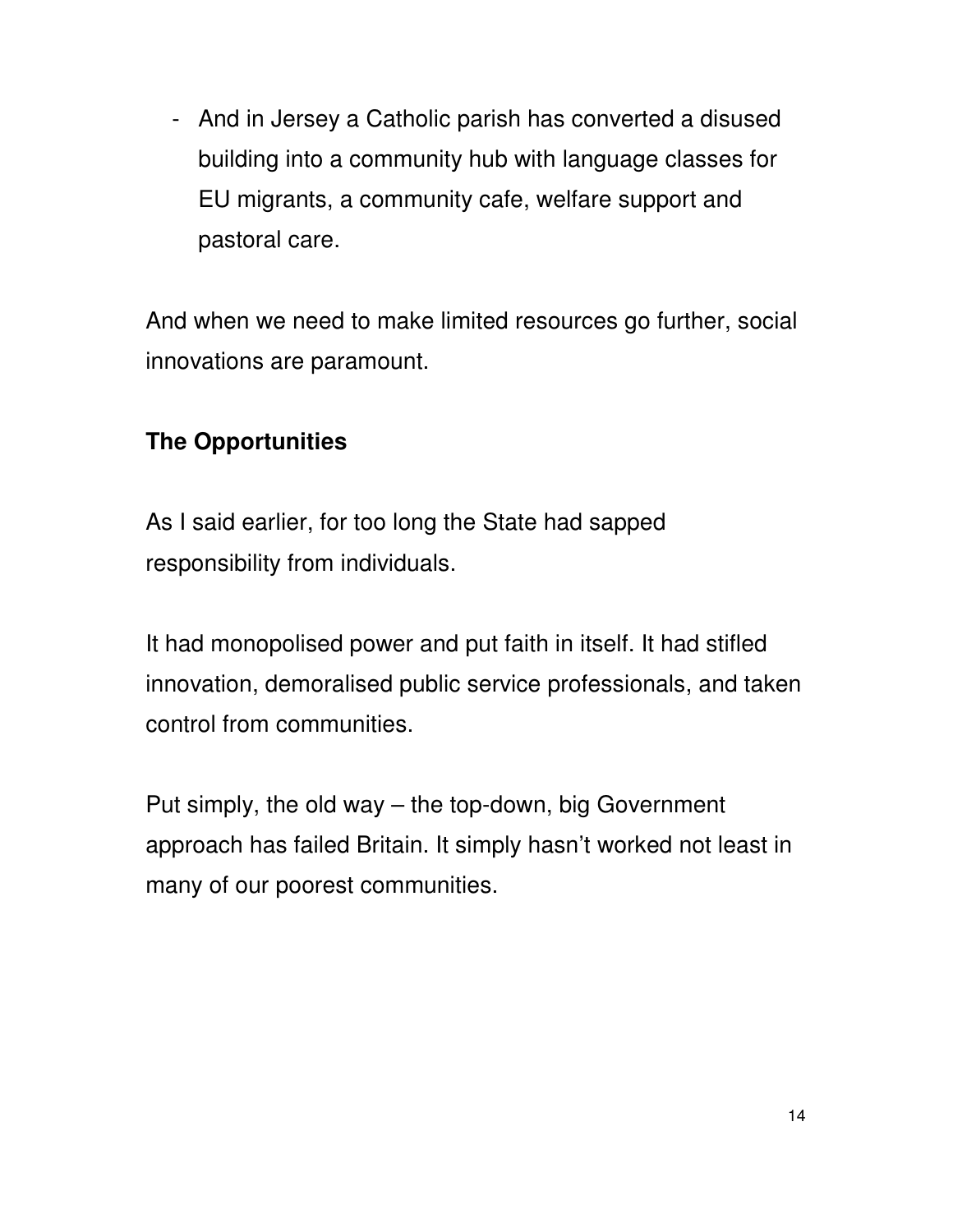The Big Society challenges citizens to think about the personal and social consequences of their behaviour...

... it challenges communities to take ownership of their community and find ways to positively transform it...

... and it challenges the state to ask: "why can this not be done by citizens themselves, or voluntary, community and social enterprises".

But let's be clear, the Big Society will not spring up automatically overnight and it is not a cover for the government to leave the stage. The Government has a responsibility too.

We will retain our responsibility to ensure we have high quality flexible public services, to provide those services that only the state can, such as core police and defence functions, and we will ensure that the vulnerable are protected<sup>1</sup>.

But most importantly we will be a responsible partner and investor in building the Big Society...

<sup>&</sup>lt;sup>1</sup> IF CHALLENGED: The pupil premium and differential weighting of public health funding are examples of this.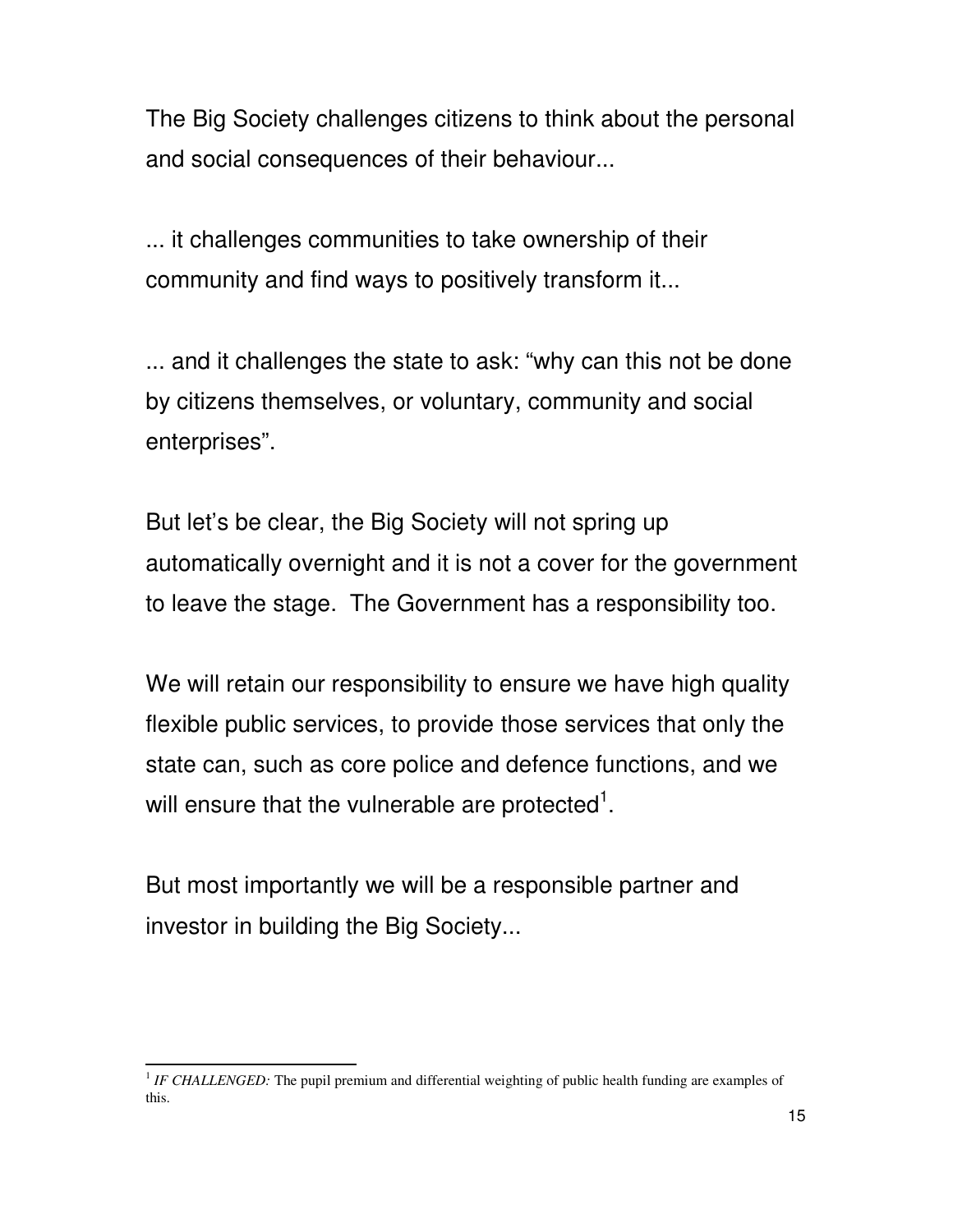We are investing £470 million in the voluntary sector and a further £100 million in a transition fund.

We are training 5000 community organisers across the country.

And this summer, we are launching the National Citizen Service, which will bring together 10,000 16 year olds from different backgrounds to encourage community cohesion and social action to come more naturally.

But more than this we want public services to become genuinely 'public'.

In the Localism Bill, we are introducing a "Community Right to Challenge" enabling voluntary and community groups to express an interest in running a local authority service. This new power will hand the initiative to these groups, where they believe they can run local authority services differently or better.

We are introducing a further power called the Community Right to Buy which will ensure that community organisations have a fair chance to bid to take over assets and facilities that are important to them. These facilities could include the village shop, the community centre, or the library.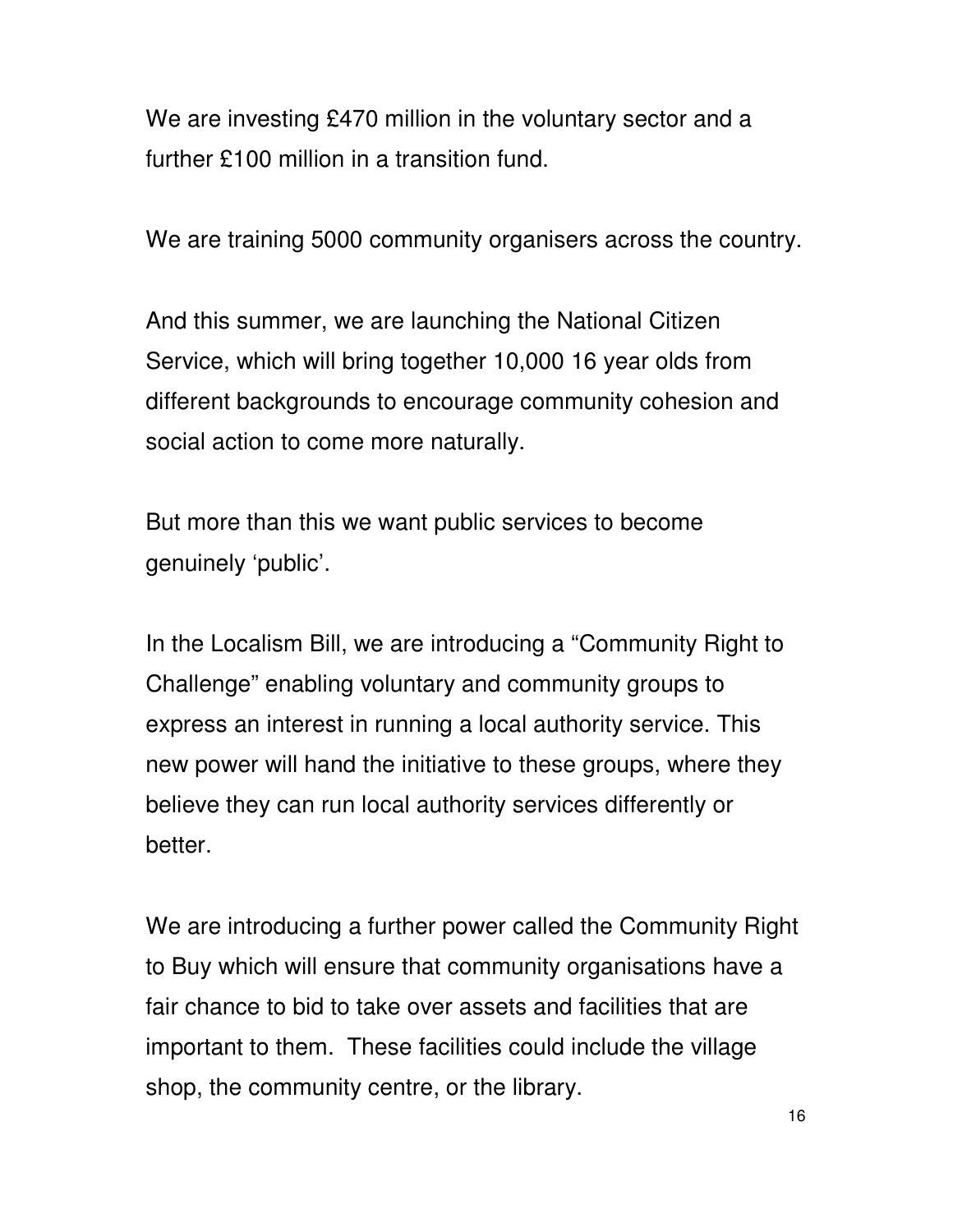We have also established a Big Society Bank which will provide new money through intermediary organisations for Voluntary, Community and Social Enterprise organisations who wish to provide public services.

Finally, we will put more control of local matters in the power of local people.

For instance we will enable the local community to elect chief police commissioners...,

...we are reforming planning to give communities more control... ...and our free schools agenda will enable parents to take greater control of their children's schooling.

### **The devotional deal**

The era of "Whitehall knows best" is over.

Today I have outlined the culture change that is going on through Government. I have outlined what the big society is about. And what we hope we can achieve together.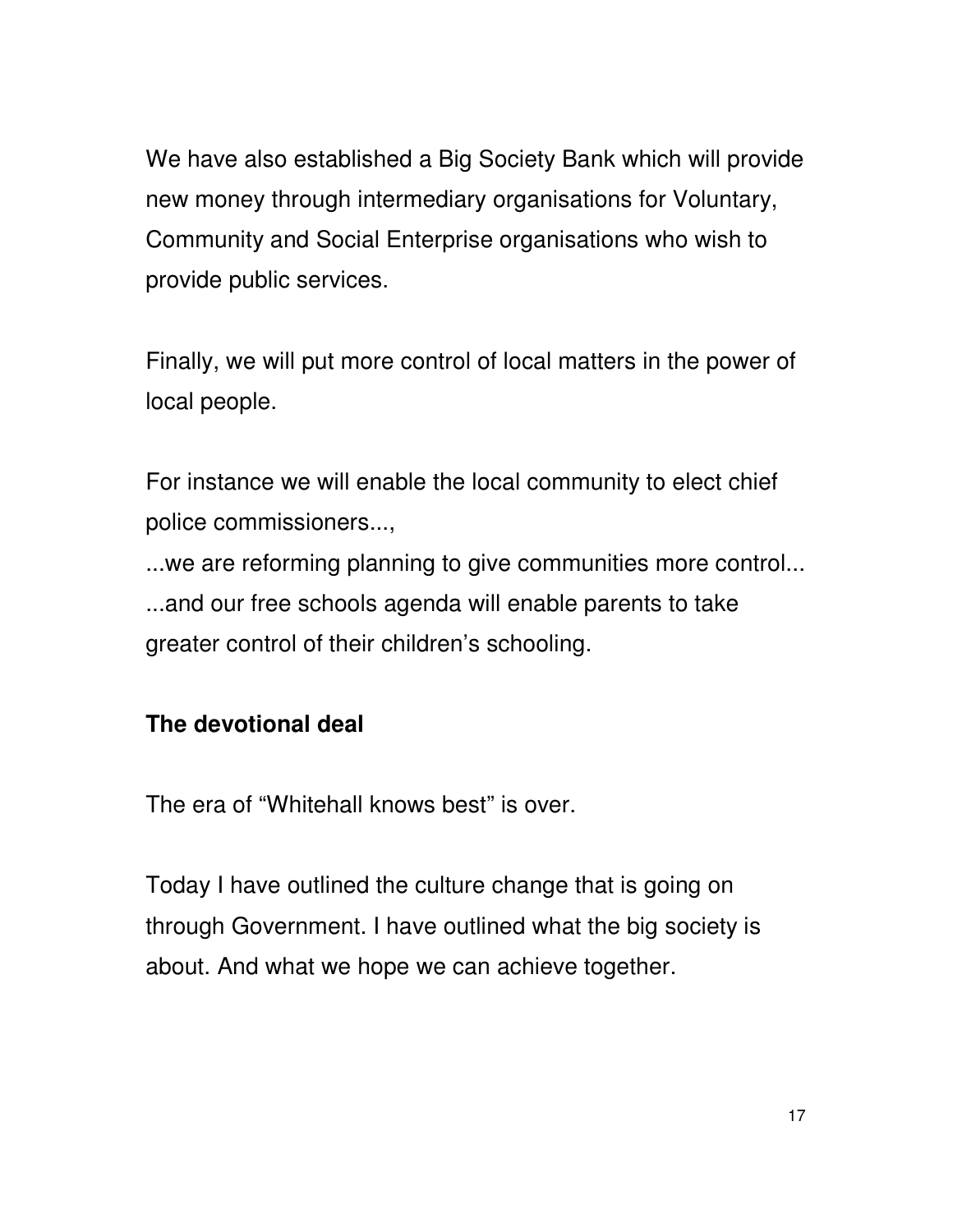It's about a new culture of personal, social, and corporate responsibility...

...and it demands that we all learn from the lessons of recent decades and put a genuine commitment to the common good of others at the heart of all we are doing.

As you have rightly recognised in our country today "many yearn for a richer community life, a society characterised by stronger social bonds and a great acceptance of our mutual responsibilities".

We must not be tempted to turn inward, becoming indifferent and sometimes isolationist in the face of our responsibilities.

The solution to social problems like crime, drug abuse and poverty is not to insulate ourselves from their consequences or hand the response to someone else. It is to fight them together.

We are our brothers' and sisters' keepers, wherever they live. As the Pope stated "the development of peoples depends, above all on a recognition that the human race in a single family."